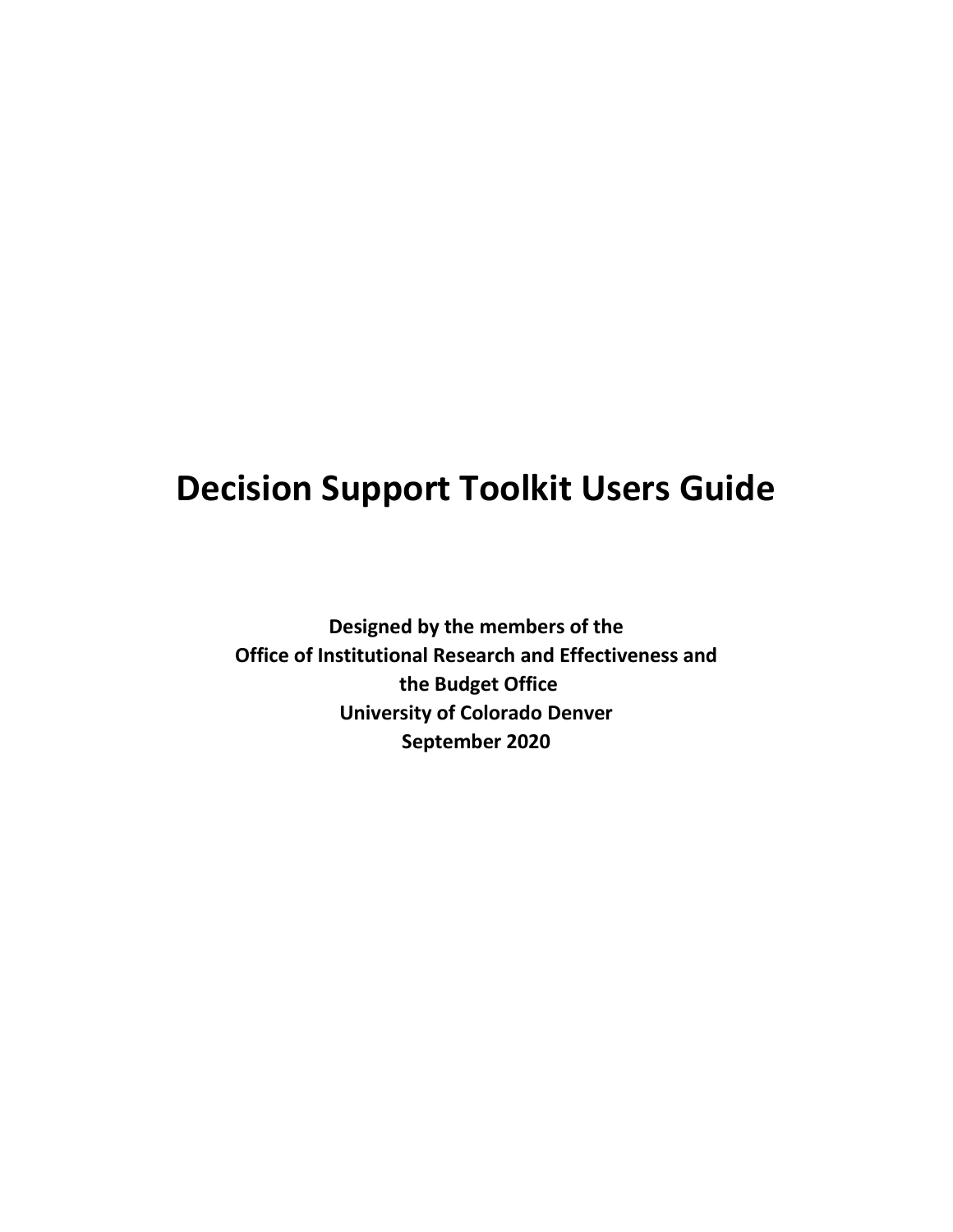## **About the Decision Support Toolkit**

Consolidates institutional data from multiple sources (student/course/HR/financial), allowing users to identify areas for cost containment and resource reallocation for long and short-term planning.

Provides transparency in performance metrics associated with budget model, allowing departments and schools/colleges to make informed choices that impact their financial health

Empowers Deans, Associate Deans and faculty chairs to measure efforts and drive progress toward strategic priorities such as cost efficiency, student outcomes, equity and enrollment.

The DSTk is a series of Tableau dashboards that bring together data visualizations that show important metrics and analysis to support academic and fiscal planning decision-making.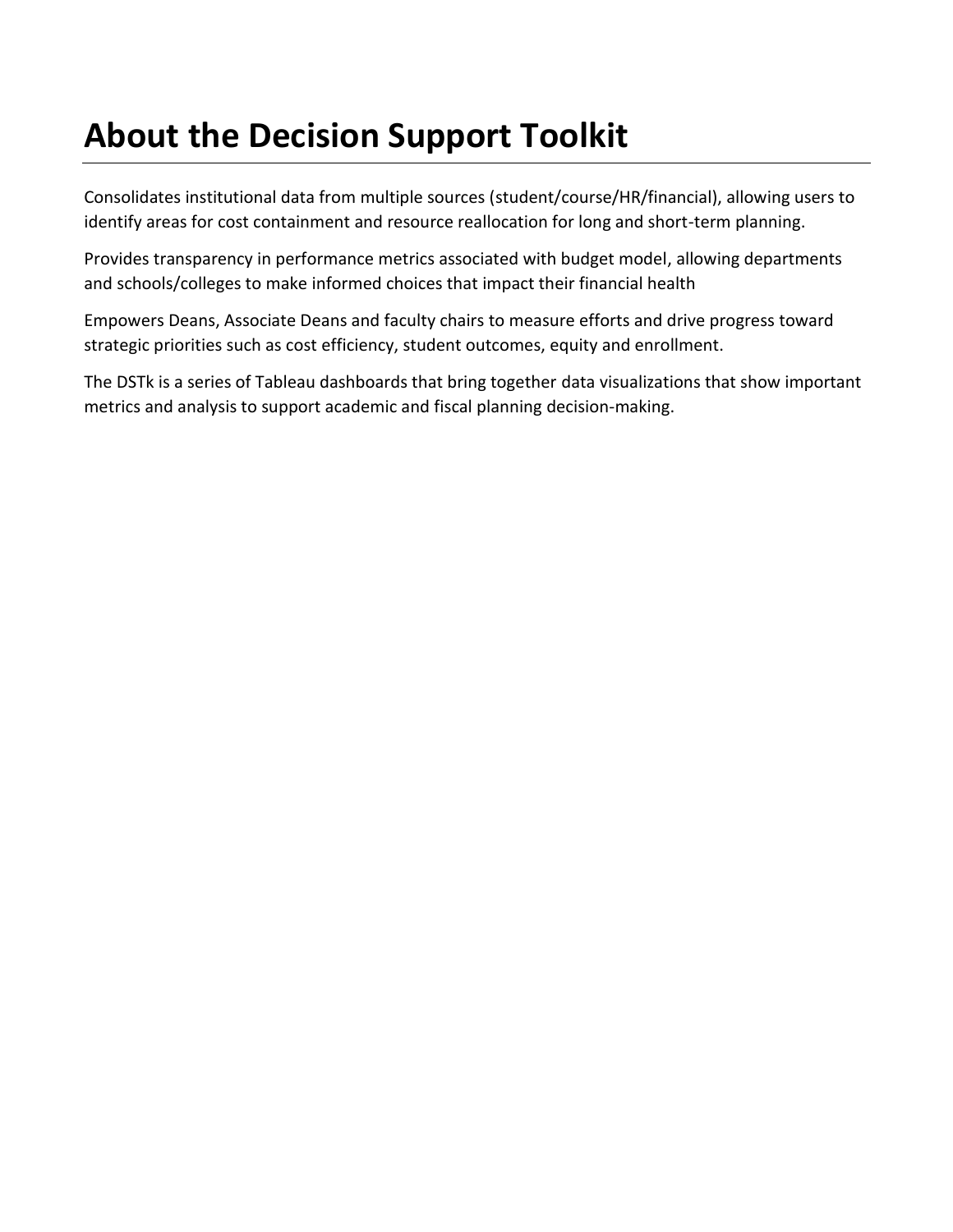## **Connecting to the Toolkit**

Navigate to the **[DSTk Site](https://www1.ucdenver.edu/offices/institutional-research-and-effectiveness/decision-support-toolkit) to access any of the 4 modules** that make up the Toolkit. Remember, you must be logged on to the campus network or VPN to access Tableau.

### **DSTk Modules**



**Unit Profile:** This module is a great starting point. The School/College Profile provides a high-level overview of all toolkit metrics in one dashboard. From here, you can navigate to the Department Detail Page with a similar overview at the department, program or course level. Alternatively, you can visit one of the other DSTk modules for a deep dive into data related to students, courses, or staff and faculty of your unit.

**Program Performance:** This module provides comparisons and trends across your programs, with data on student headcount, student credit hours, demographics, and more. Determine the inputs of each program and assess the outcomes.

**Course Efficiencies:** This module displays course-level data including instructional credit hours, sections offered, course fill rates, DFW rates, and more. Use these insights to identify ways to increase efficiency in instruction.

**Instruction Insights:** This module gives you the tools to understand how well your resources are being utilized. Examine instruction cost data at the school/college or department level including faculty/staff headcount, FTE, and workload to inform decisions on instructional issues.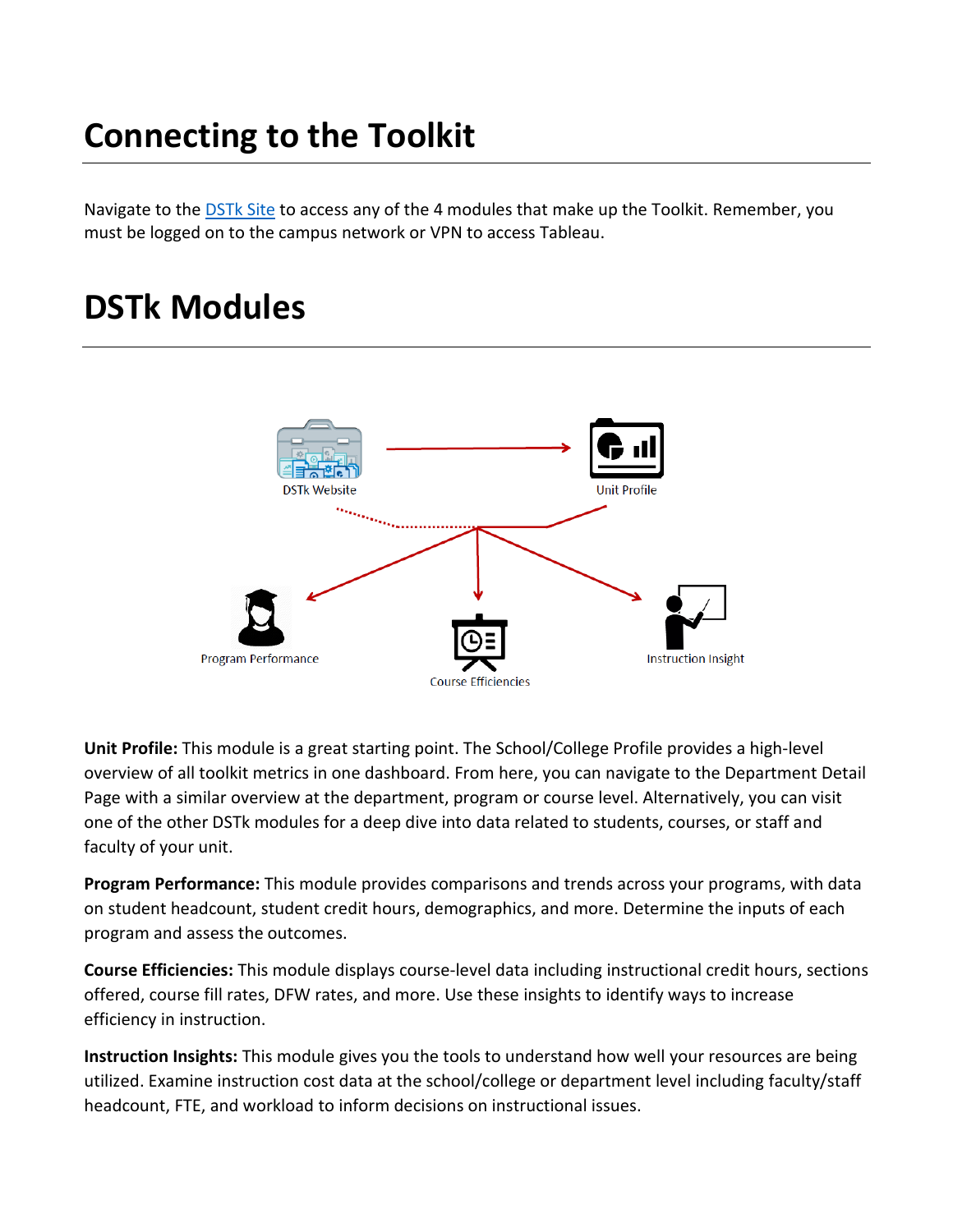## **Navigating DSTk Modules in Tableau**

**How to Work with Parameters:** Every page of the DSTk contains multiple filters, which allow a user to explore data and relationships between different metrics. These filters allow a user to drill down into specific data. Once a filter is selected, the graph will update to reflect these specifications.

|                                                                                                           |                                              |        | Selected Term Year                            |
|-----------------------------------------------------------------------------------------------------------|----------------------------------------------|--------|-----------------------------------------------|
| First, select your School or College:                                                                     | College of Liberal Arts and Sciences         |        | 2019                                          |
|                                                                                                           | <b>Business School</b>                       |        |                                               |
| t by looking at overall growth in student cr                                                              | College of Architecture and Planning         | lege   | Selected Term Season                          |
| pared to others at CU Denver, then take a d                                                               | College of Arts and Media                    |        | Fall                                          |
| artments and individual subject areas are p                                                               | College of Engineering, Design and Computing |        | Select Course Level                           |
|                                                                                                           | College of Liberal Arts and Sciences         |        | ΑII                                           |
| the filter set to the right to get started. You'll Id<br>ise serves as a base year for the entire module. | School of Public Affairs                     | ar you | over c The criteria selected above will carry |
| risualization for more info.                                                                              | School of Education and Human Development    |        | through for the entire dashbaord              |

#### **Tool Tips:** Hover over **graphs**, **reference lines**, and information icons to see details



**Highlighting:** When you click on a graph or a legend for a graph, all of the graphical elements that are associated with that data point will be highlighted. To remove the highlighting, click again (sometimes twice) on the same graphical element.

**Detail Pages:** Most of the DSTk modules have a second detail page, which contains different metrics and analyses at a more granular level of detail. To move to a detail page, just click the button at the bottom of a dashboard.

-Now that you've gathered information, dig into details by visiting the Detail page Jump to Detail Page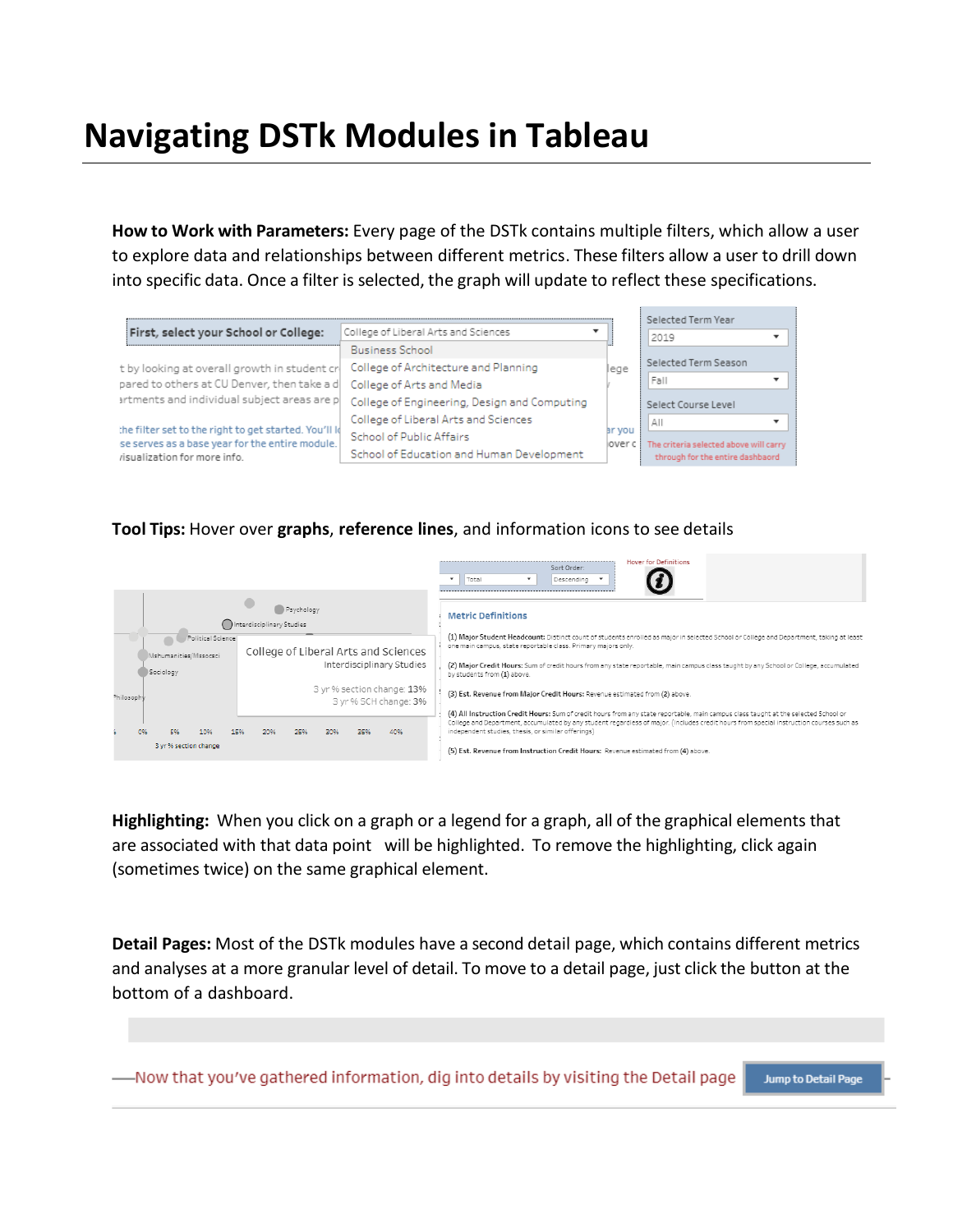**Buttons:** These buttons appear above or below the dashboard. See below for what they do, and how you can use them:

|  |  |                                                                                              |  | $\leftarrow$ Explore / Decision Support Toolkit / DSTk Unit Profile / Unit Profile: Department Detail $\chi$                                                                  |
|--|--|----------------------------------------------------------------------------------------------|--|-------------------------------------------------------------------------------------------------------------------------------------------------------------------------------|
|  |  | $\leftarrow$ Undo $\rightarrow$ Redo $\leftarrow$ Revert $\bigcirc$ Refresh $\bigcirc$ Pause |  |                                                                                                                                                                               |
|  |  |                                                                                              |  | $\boxed{11}$ View: Original $\bigtriangleup$ Alerts $\boxed{\sim}$ Metrics $\boxed{\sim}$ Subscribe $\cancel{\mathscr{S}}$ Edit $\alpha_0^{\circ}$ Share $\boxed{1}$ Download |

**REVERT:** This button allows the user to clear all filters and view the original report.

**PAUSE/RESUME:** As you interact with a report, you may find the report takes some time to update any changes made with a filter. Use the "Pause" button to pause those changesfrom occurring as you update the filters. Once you have selected all filters you desire, click the "Resume" button to have the report update.

**DOWNLOAD:** This button allows the user to export the report and its data.

**PDF**: A user can download the current dashboard or the entire report as a PDF, allowing you to print what you see.

**Image**: This allows a user to save an image of the current graph (with filters). (You may need to click a 2nd time.)

**Data** (restricted): The data feeding the report will open in a new window. This data can then be downloaded as a text file.

**Crosstab** (restricted): Transfer the data from the dashboard into Excel by selecting any of the data from the report.

**Printing:** You can quickly print all or part of a workbook using the PDF command on the Download toolbar button. You can select your PDF orientation, paper size, and choose whether to print the entire workbook or selected sheets.

- From the Download toolbar button,select **PDF**.
- Select either a **Portrait** or **Landscape** orientation and a Paper Size.
- Choose whether to print the entire workbook, dashboard or only certain sheets.
- Click 'Download'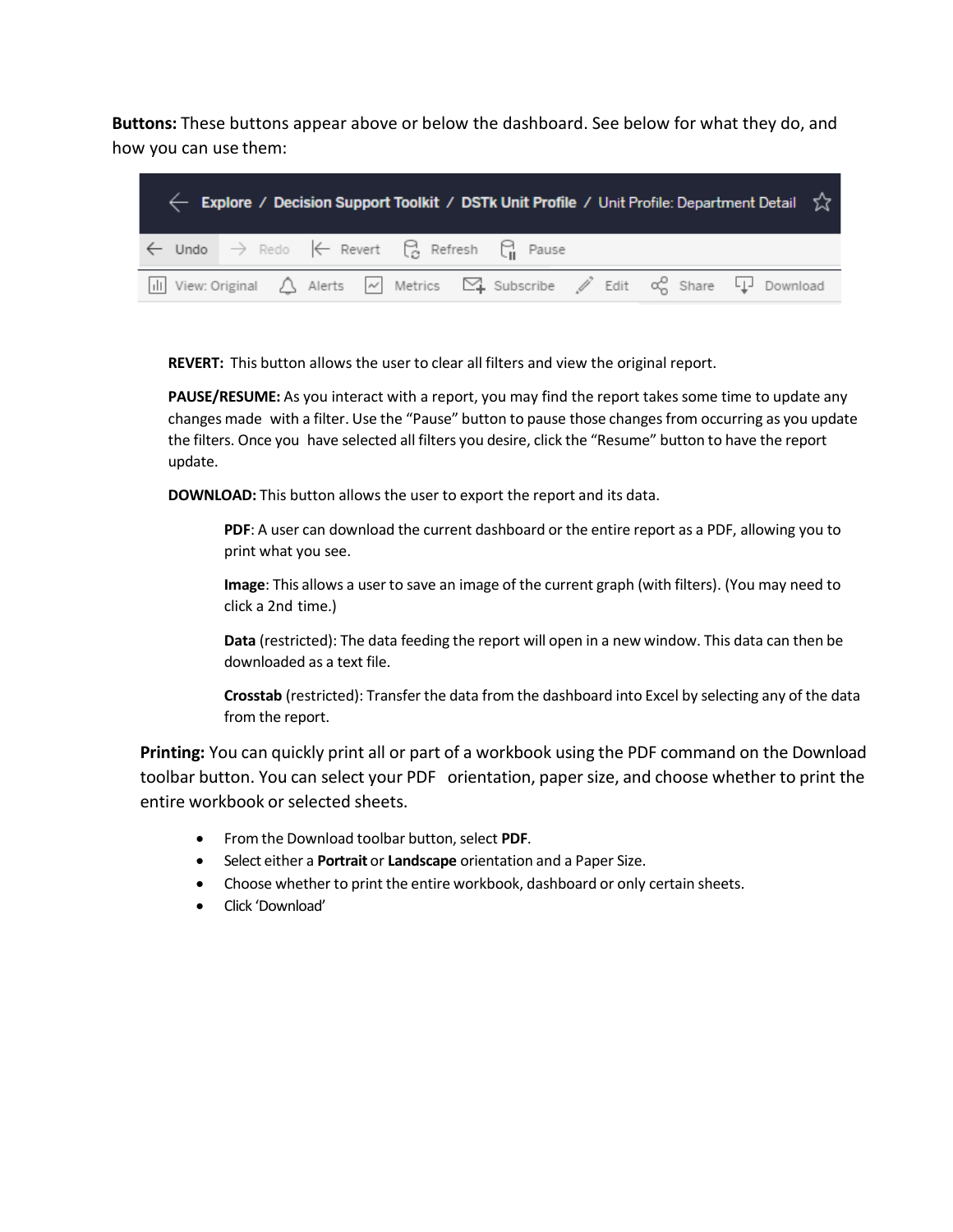| Download                                     | × | Download PDF                                    |                                             |   |
|----------------------------------------------|---|-------------------------------------------------|---------------------------------------------|---|
| Select your file format.<br>Image            |   | Include<br>This View                            |                                             |   |
| Data<br>Crosstab                             |   | Scaling<br>Automatic                            |                                             | - |
| <b>PDF</b><br>PowerPoint<br>Tableau Workbook |   | Paper Size<br>Letter<br>$\overline{\mathbf{v}}$ | Orientation<br>Landscape<br><b>Download</b> |   |

### **Overall Layout and Flow**

Throughout the Toolkit, interactive data and visualizations are supported by a narrative that identifies actionable metrics and provides interpretation to support data-driven decisions.



All modules begin with institution or school/college level data, showing comparative and trend data across the Denver campus. Then have more granular-level detail dashboards at the school/college, departmental, program or course level.

|                                                            |                                    |                           |               |                          | Subject Level Comparison |                                                                                                                                                                          |                                                      |                    |                 |              |                 |
|------------------------------------------------------------|------------------------------------|---------------------------|---------------|--------------------------|--------------------------|--------------------------------------------------------------------------------------------------------------------------------------------------------------------------|------------------------------------------------------|--------------------|-----------------|--------------|-----------------|
|                                                            | Fall 2019 All Student<br>Headcount | Change From<br>Prior Fall | 3-Year Change | Trends in Fall Headcount |                          | The table below provides a hollistic view at the subject level. Start here to help determine where to                                                                    |                                                      |                    |                 |              |                 |
| <b>College of Liberal Arts and Sciences</b>                | 5.962                              | $-13.4%$                  | $-10.8%$      |                          |                          | dig deeper. Sort this list using the Sort By parameters to the right.<br>All measures are based off of organized instruction - hover over the info icon for more detail. |                                                      |                    |                 |              |                 |
| <b>Business School</b>                                     | 2,683                              | 9.8%                      | 7.4%          |                          |                          |                                                                                                                                                                          |                                                      |                    |                 |              |                 |
| <b>College of Architecture and Planning</b>                | 811                                | 2.6%                      | 17.7%         |                          | <b>Department</b>        | Subject                                                                                                                                                                  | Instruction<br><b>Student</b><br><b>Credit Hours</b> | <b>SCH</b><br>3 yr | <b>Sections</b> | Sec.<br>3 yr | Enroll<br>Count |
| <b>College of Arts and Media</b>                           | 1,349                              | 1.0%                      | 8.4%          |                          | Mathematics              | Mathematics (MATH)                                                                                                                                                       |                                                      | 9%                 |                 | 16%          |                 |
| College of Engineering, Design and<br>Computing            | 1.594                              | 14.1%                     | 26.4%         |                          |                          |                                                                                                                                                                          | 10,263                                               |                    | 117             |              | 3,066           |
| <b>School of Education and Human</b><br><b>Development</b> | 1,318                              | 3.9%                      | 54.7%         |                          | Biology                  | Biology (BIOL)                                                                                                                                                           | 9.356                                                | 0%                 | 83              | 6%           | 3.285           |
| <b>School of Public Affairs</b>                            |                                    | 1.3%                      | 14.1%         |                          | Psychology               | Psychology (PSYC)                                                                                                                                                        | 8.741                                                | 7%                 | 78              | 20%          | 2,870           |